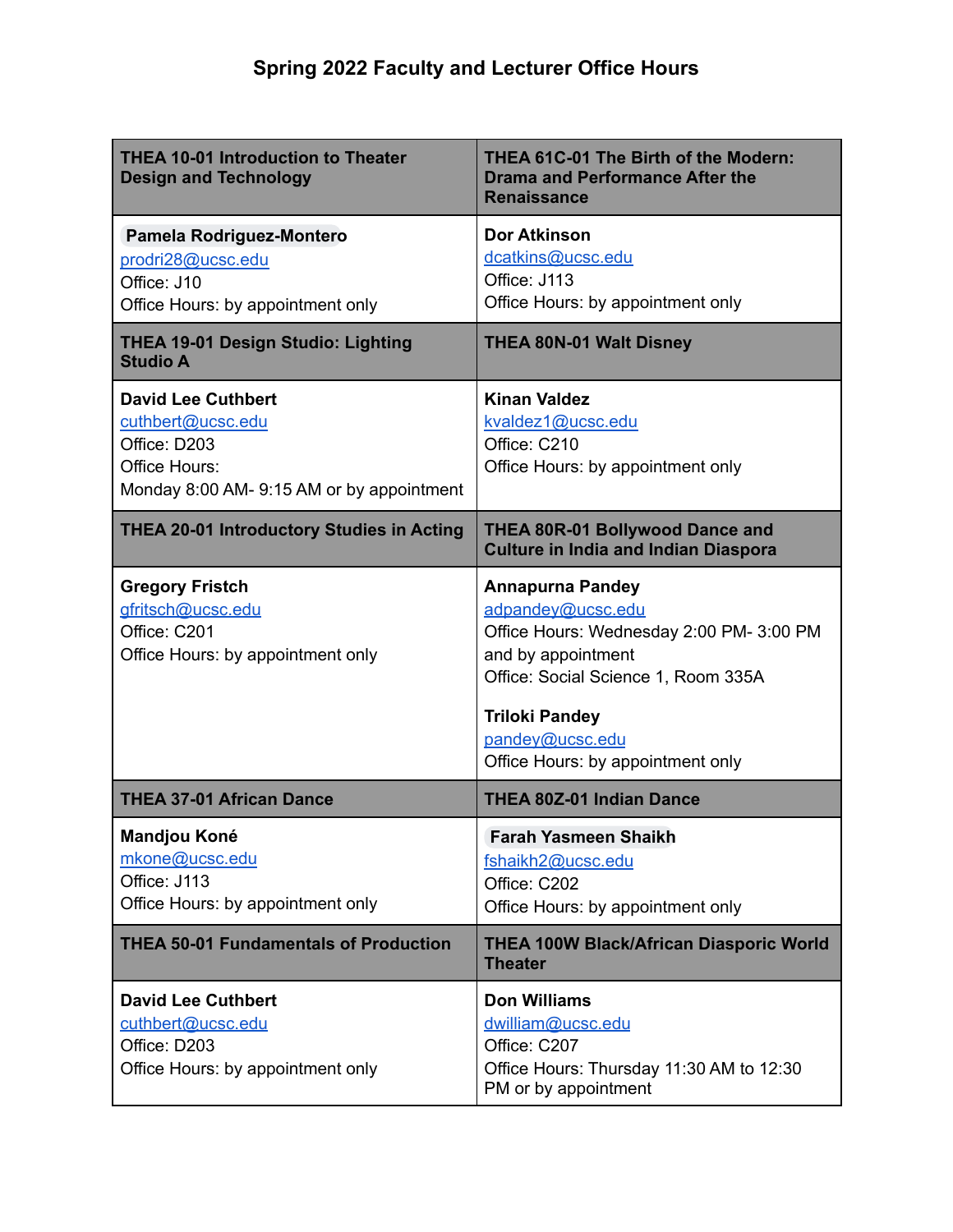## **Spring 2022 Faculty and Lecturer Office Hours**

| <b>THEA 116A-01 History of Clothing and</b><br><b>Costume</b>                                     | <b>THEA 151-02 Studies in Performance</b><br>(Drama)                                                                                                                                              |
|---------------------------------------------------------------------------------------------------|---------------------------------------------------------------------------------------------------------------------------------------------------------------------------------------------------|
| Pamela Rodriguez-Montero<br>prodri28@ucsc.edu<br>Office: J10<br>Office Hours: by appointment only | <b>Kinan Valdez</b><br>kvaldez1@ucsc.edu<br>Office: C210<br>Office Hours: by appointment only<br><b>Vanessa Sanchez</b><br>vsanch30@ucsc.edu<br>Office: A206<br>Office Hours: by appointment only |
| THEA 121-01 Acting Studio II:<br><b>Shakespeare</b>                                               | <b>THEA 160-01 Dramatic Theories</b>                                                                                                                                                              |
| <b>Patty Gallagher</b><br>pgallagh@ucsc.edu<br>Office: J12<br>Office Hours: By appointment only   | <b>Michael Chemers</b><br>chemers@ucsc.edu<br>Office: J19<br>Office Hours: Friday 12:00 PM to 2:00 PM<br>and by appointment                                                                       |
| THEA 126M-01 The Meisner Technique: A<br><b>Practical Exploration</b>                             | <b>THEA 161Q Queer Theatricks:</b><br><b>Representations and Sensibilities</b>                                                                                                                    |
|                                                                                                   |                                                                                                                                                                                                   |
| <b>Gregory Fritsch</b><br>gfritsch@ucsc.edu<br>Office: C201<br>Office Hours: by appointment only  | <b>John Fisher</b><br>fisher@ucsc.edu<br>Office: J112<br>Office Hours: Tuesday 1:30 PM to 2:45 PM                                                                                                 |
| THEA 135-01 Choreography 1                                                                        | <b>THEA 167-01 Africanist Aesthetics: Live</b><br><b>Dialogues in the Americas and Africa</b>                                                                                                     |
| <b>Gerald Casel</b><br>gcasel@ucsc.edu<br>Office: J14<br>Office Hours: by appointment             | <b>Shamell Bell</b><br>sbell4@ucsc.edu<br>Office Hours: Tuesday and Thursday 2:00 PM<br>to 3:00 PM and by appointment<br>https://calendly.com/drshamellbell/awesome-<br>hours                     |
| <b>THEA 139-01 Random: With a Purpose</b>                                                         | <b>THEA 251-01 Graduate Student</b><br><b>Production</b>                                                                                                                                          |